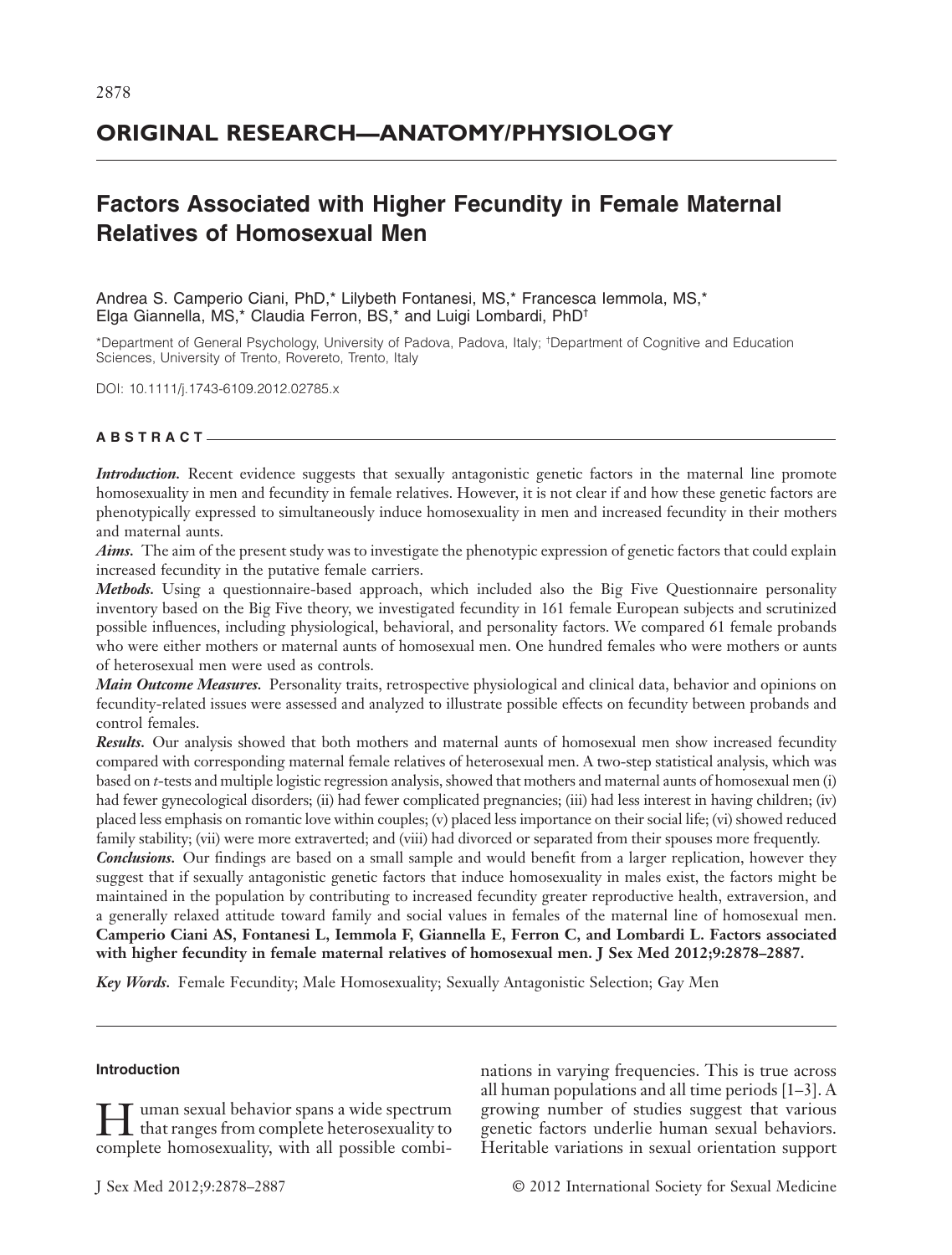the notion of an evolutionary maintenance mechanism. The role of genetic factors influencing homosexuality has been debated from an evolutionary perspective because the presence of these factors contradicts the Darwinian assumption that natural selection should progressively eliminate factors that reduce individual fecundity and fitness. Along this line, there is unanimous agreement that homosexuals reproduce significantly less than heterosexuals [4–7]. Notwithstanding, various avenues of research suggest genetic factors are partly associated with male homosexuality in our species [2,8–12].

The first set of evidence comes from family studies of biological brothers, adoptive brothers, and monozygotic twins that show that homosexuality is more common in brothers of homosexual subjects [8,13]. Hamer et al. studied homosexual brothers through DNA linkage analysis and found an increased rate of homosexuality in the maternal line. The researchers hypothesized that a putative genetic factor was located in the long arm of the X chromosome in the q28 region [2,10]. However, follow-up research has been unable to replicate these results.

This so-called Darwinian paradox has been the central theme of several studies [7]. In 1975, Wilson suggested a hypothesis based on kin selection [14]. He hypothesized that homosexuals could have an adaptive role as helpers in their families through affectionate and/or economic means, promoting the fitness of their close kin and thus balancing their own direct fitness loss. However, various researchers have failed to confirm the kin selection hypothesis [14], instead finding that homosexual men contribute no more than heterosexual men in terms of increased presence or economic or affective terms [15,16]. However, in a recent series of studies, Vasey et al. have reevaluated this hypothesis by observing a population of androphilic Samoan men, known as the fa'afafine [17–20]. LeVay suggested that homosexuality could be maintained by increased fecundity of female relatives. However, this suggestion remained untested [1]. King et al. found that homosexuals have larger families compared with heterosexuals, irrespective of the paternal and maternal lines, and in 2004, Camperio Ciani et al. found that women in the maternal line of homosexual subjects were significantly more fecund, having approximately one-third more offspring, than females in the maternal line of heterosexual men [21,22]. Significant differences were not found when comparing females from the paternal

line. The researchers also found that this effect applied to both homosexuals and bisexuals in the same manner [23]. Other studies confirmed that homosexual maternal female lineages are significantly more numerous, compared with heterosexual ones. Rahman et al. confirmed this finding, although reported that it only applied to Caucasian families [24].

Another study, which included a much larger sample size of homosexual males, has confirmed that homosexual men have a larger family size but only on the maternal side [25]. Notably, this study could not replicate King et al.'s findings of generalized increased fecundity [21]. Schwartz et al. recently suggested that fecundity in relatives of homosexuals is not limited to the maternal line [6]. However, while this study clearly shows a higher fecundity for mothers of homosexuals, it fails to distinguish fecundity between maternal aunts (which share an X chromosome with the subject) and maternal uncles (which do not share any X chromosome with the subject) or between maternal-sister cousins (which share the X chromosome with the subject) and maternal-brother cousins (which do not). Therefore, it has been difficult to assess differential fecundity in females from the maternal line. Other studies confirmed that the mothers of homosexuals have increased fecundity, while two further studies found independent evidence for maternal aunts' increased fecundity [25–27].

Taken together, these studies suggest the existence of genetic factors that partly influence male homosexuality, as the influence of increased fecundity in females might balance the fitness loss originating from homosexual males. The genetic model that could account for a balanced influence of sexual orientation in males and fecundity in females to maintain a stable frequency of homosexuals in the human population was investigated through a series of mathematical models based on single locus or multi loci [28,29]. Camperio Ciani et al. used an array of empirical data from various independent studies and showed that the most adequate model of maintaining homosexuality in human males is a two loci model with a sexually antagonistic selection mechanism, with at least one activating gene on the X chromosome and another one indifferently X-linked or autosomal [29]. The X chromosome in males is inherited only from the maternal line, which may be why homosexuals have more homosexual relatives from the maternal line and possibly why fecundity asymmetrically affects only the maternal line [20,24,25,29–31]. A sexually antagonistic model suggests that the same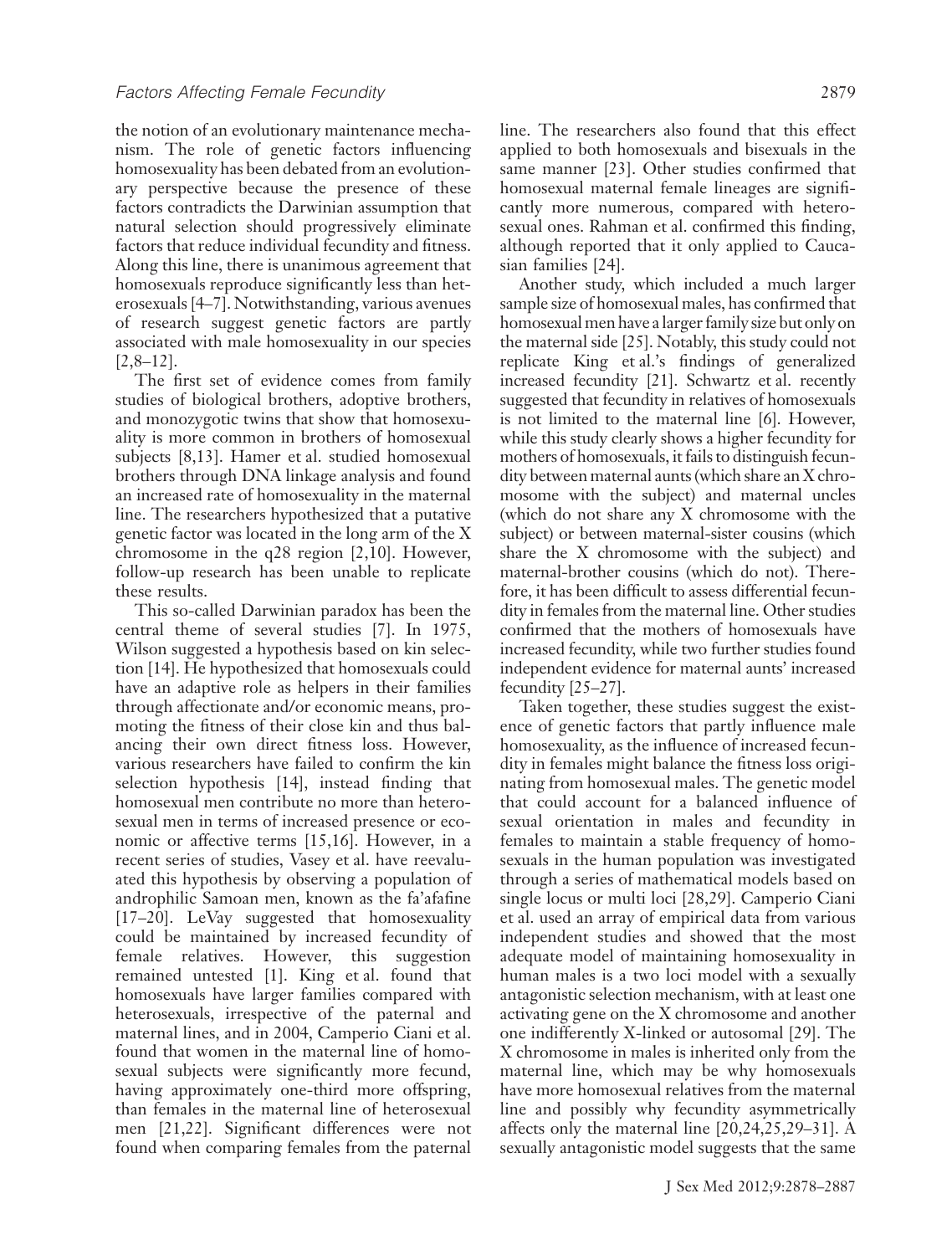set of alleles from one or more genes positively influences fitness in one sex (in this case, females) while negatively influencing the other.

The crucial research question is that at present, we do not know why homosexual males have more fecund maternal female relatives. We define the maternal female relatives as the mothers and maternal aunts of homosexuals, as carriers of putative genetic factors influencing male homosexuality (GFMH), following Camperio Ciani et al. [29]. We do not intend by this affirmation that homosexuality is just genetic but instead use the same term and operational definition that has been used in previous works.

We investigate herein the means by which phenotypic expression (physiological, emotional, or behavioral) increases fecundity. There are a reasonable number of causal connections suggesting that increased fecundity could be achieved either via differences in physiological fertility (such as a particular healthy condition and/or resistance to reproductive pathologies) or by promoting personality traits (such as high extroversion and low conscientiousness) that might increase sociosexuality. Additionally, sharing specific opinions or behaviors that promote sexuality or promiscuity may promote fecundity, either alone or in conjunction with physiological or personality traits. Hence, there are many potential candidates for inducing higher fecundity in the maternal female relatives of homosexuals [32–36].

## **Aims**

The aim of the present study is therefore to investigate the phenotypic expression of the previously hypothesized candidate genes that promote homosexuality in men and increase fecundity in the GFMH females.

#### **Methods**

To compare GFMH with control females (mothers or maternal aunts of heterosexual men), we explored physiological factors that could increase fertility differences between the two groups that could also be associated with higher fecundity, according to the review of Hedon [32] Such differences include stronger resistance to gynecological disorders, complicated pregnancies, pre- or peri-birth complications and spontaneous abortions [32]. We scrutinized the health problems most relevant to periods of fertility and those regarding reproduction such as endometriosis,

chlamydia, human papilloma virus (HPV), ovary dysfunctions (such as hyper- or hypo-ovulation, an-ovulation, and cysts), uterine dysfunctions (such as fibromas, malformations, reduced uterus, and other minor pathologies), tubal dysfunctions, pelvic infections (pelvic inflammatory disease [PID]), cancer, or other rare illnesses. All of these health problems may reduce fertility in mature females and may result in physiological expression of differential fecundity [32].

We also investigated personality profile differences that might indirectly induce higher fecundity using the BFQ inventory (Italian and French versions) based on the Big Five questionnaire [36–38].

Finally, we used a 10-point Likert scale to examine a set of relevant behaviors through attitude and opinion differences that could directly influence fecundity, such as aversion to contraceptives, disposition to having a larger number of sexual partners, or differences in personal opinions and individual values attributed in family, social, and sexual values. Such items included the importance of contraception (how important the subject rated contraceptive methods), number of sexual partners, importance of sex in the couple, importance of sexual intimacy, importance of romantic love in the couple, importance of a family, importance of family stability, the ideal number of children, care of children, importance of having children, importance of a child's education, importance of profession, importance of culture, and importance of social life.

## *Participants*

## Inclusions

The participants in this study were 207 European females from various cities in northern Italy (Genova, Milano, Padova, and Pisa) and 9 females from France (Paris). The prerequisites for inclusion in the GFMH female group were being the mother or maternal aunt of a male older than 18 who was of definite sexual orientation (rated on the Kinsey scale) [39]. The GFMH females were contacted between 2005 and 2011 by the authors through gynecological counselors and associations of gay parents or through their own sons and nephews. The sons and nephews in this case were only those who responded to the Kinsey scale at levels 5 and 6 (5 meaning almost completely and 6 meaning completely homosexual) [39]. The authors contacted most of GFMH female subjects through indirect contacts and snowball sampling. The recruitment procedure for the control females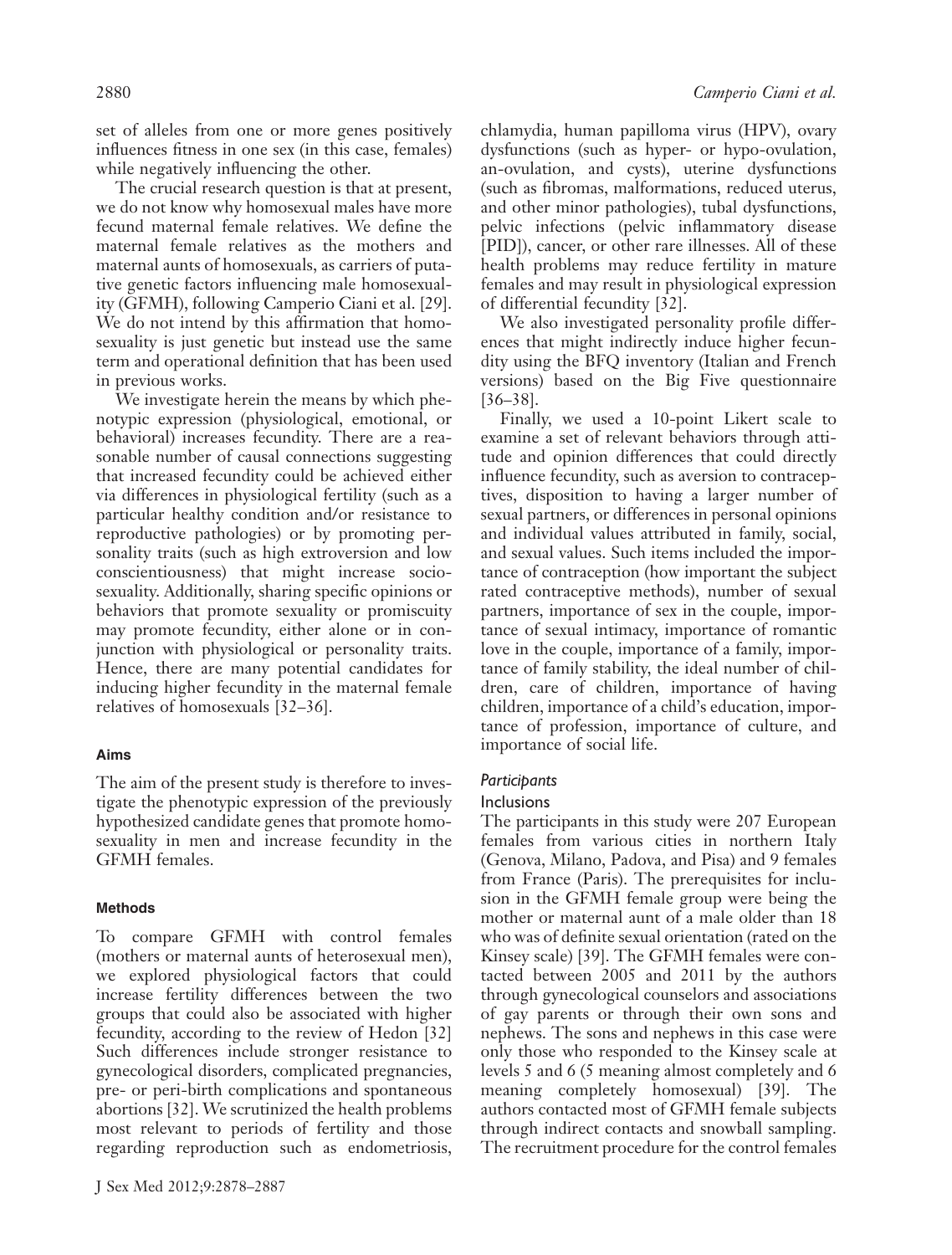was identical to that of parents of homosexuals, and occurred in the same geographical region and was recruited through associations and social clubs. In this case, the sons and nephews were only those who responded at the Kinsey scale as 0 or 1 (0 completely or 1 almost completely heterosexual). No relatives of bisexuals were included in this study.

It is relevant to note that estimates referring to populations of units different from the survey units (i.e., in this case, the population of the mothers or aunts of homosexual subjects) is a complex issue and can lead to oversampling in large families (with higher fecundity than average). There is a tendency to oversample larger families due to their higher probability of being selected compared with smaller families. This tendency makes comparison with national statistics on family size inappropriate for two reasons. First, the national fecundity rate considers all females, including those with no sons, while mothers with no sons were ineligible for inclusion in this study. Second, national statistics that survey all families do not oversample large families as other partial sampling research designs do, and possible corrections meant to correct for the inverse probability of being selected introduce well-documented biases [40,41]. We confirm that these biases have no relevance in our study, owing to our procedure. The control sample was not from national statistics but instead was selected using the same methodology to reproduce the same possible biases and to guarantee the required internal validity of the comparisons.

All of the probands completed (i) a 142-item questionnaire designed specifically for this research; and (ii) an Italian or French version of the Big Five Questionnaire and personality inventory (BFQ, 132 items) [37,38]. Questionnaires were administered privately and anonymously and were mailed back to our laboratory. Each participant read, signed, and returned a detailed informed consent sheet. The research design was submitted and approved by the University General Psychology Department Ethical committee.

## **Exclusions**

Three questionnaires were invalid because their sons or nephews were adopted, and for the purpose of this research, all relations needed to be biological. An additional 22 probands were excluded from statistical analysis because relevant parts of the questionnaire were incomplete: 6 did not complete the first section regarding physical

health, opinions, and behaviors, and 16 did not complete section 2, the BFQ personality inventory test. Given these losses, the final sample consisted of 161 probands, with 61 in the GFMH group and 100 in the control group.

Of the GFMH group, 49 were mothers of homosexuals (including two who were also grandmothers of homosexuals and two who were also aunts of homosexuals). Twelve were aunts of homosexuals (of which two were also grandmothers of homosexuals). In the control group, 49 were mothers of heterosexuals (of which 16 were also maternal aunts of heterosexuals males), and 51 were maternal aunts (of which 16 were mothers of heterosexual males)*.* No proband in the control group reported any homosexual sons or maternal nephews.

#### *Measures*

The first section of the self-report questionnaire concerned socio-anagraphical data, such as the number of biological offspring (both male and female), the relationship with the target subject (either homosexual or heterosexual), profession, and marital status.

A second section was devoted to the clinical history of the proband and included 45 yes–no questions on major general health disorders. These were followed by 37 yes–no questions associated with pre- and peri-natal problems.

Twenty-six questions regarded health problems most relevant to periods of fertility and reproduction such as endometriosis, Chlamydia infections, HPV, ovary dysfunctions (hyper- and hypoovulation, an-ovulation, and cysts), uterine dysfunctions (fibromas, malformations, reduced uterus size, and other pathologies), tubal dysfunctions, PID, cancer, or other rare illnesses.

The list included 11 questions on health problems that occurred during their pregnancies or childbirth, including all recorded complications such as spontaneous abortion, stillbirth, caesarean parturition, extended parturition, specific medical assistance during birth, and any other recalled complications.

All questions were compiled in a final frequency per subject defined as "complicated pregnancies." This variable considers all pregnancy and parturition problems that might affect fertility and residual fecundity and was calculated for each proband relative scaled to the total number of offspring she produced.

The third section of the questionnaire investigated three questions regarding sexual behavior, such as the number of partners the proband had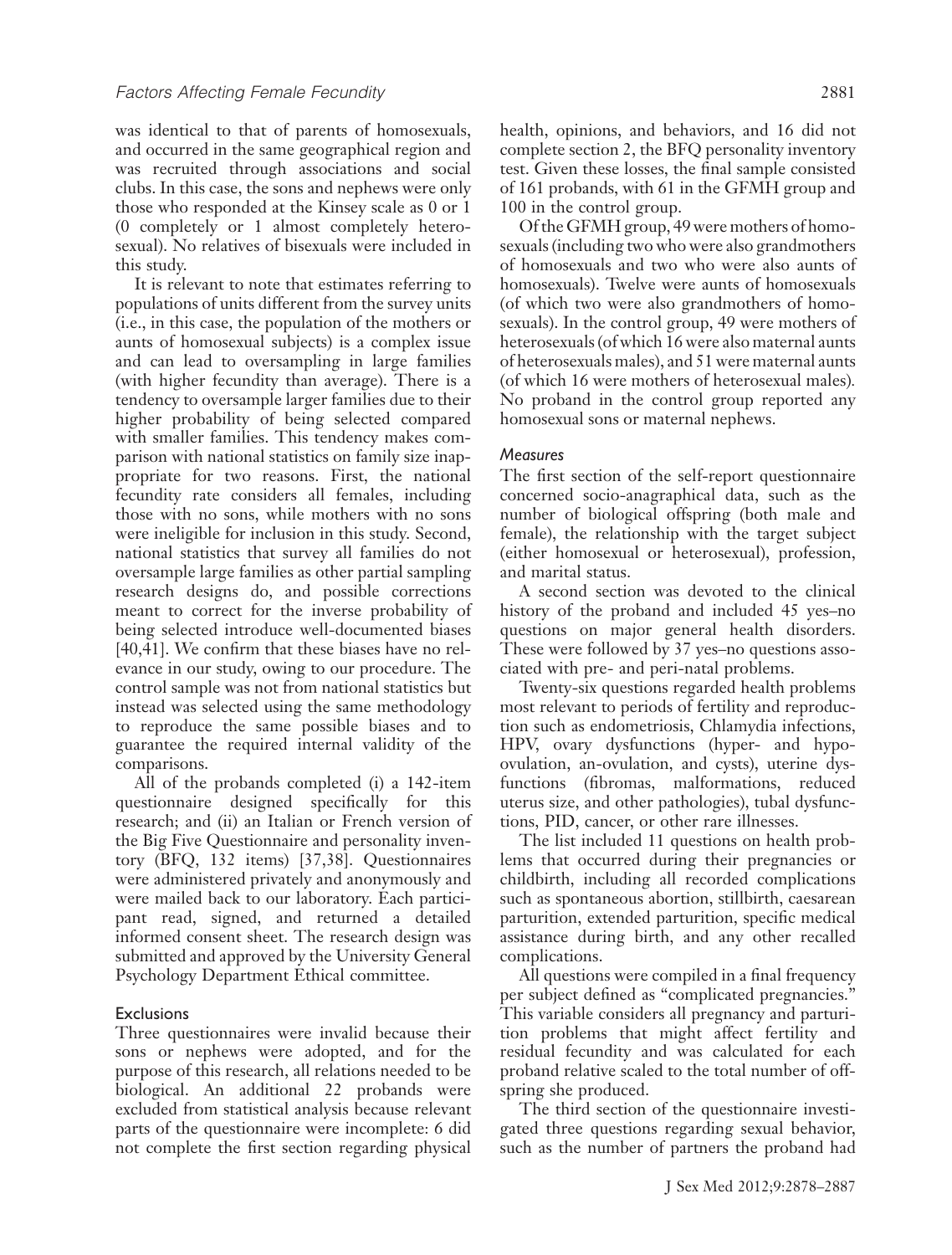during her fertile life, if she had ever decided to have a voluntary abortion (yes–no), and the importance given to contraception. Nine questions on opinions and desires were investigated using a 10-point Likert scale, described as follows: "Please indicate on this linear 10-point scale ranging from not relevant at all (1) to extremely relevant (10) . . ." the following items: (i) romantic love in the couple; (ii) sexual intimacy; (iii) family stability; (iv) maternity values; (v) children care; (vi) social life; and (vii) interest in professional activities, (viii) in culture, and (ix) in information.

Associated with the questionnaires designed for this study, we administered one of the widest validated personality questionnaires: the BFQ inventory (Italian and French versions), a 132-item questionnaire based on the Big Five theory that produces *T*-scores (mean 50, standard deviation [SD] 10) for five personality dimensions compared with a standardized population [37,38].

## *Statistical Analyses*

The small sample size and large number of variables to be analyzed caused two limitations in our study. First, it was not possible to conduct separate analyses of mother and maternal aunts. Both groups, however, have a common GFMH (although there was a 100% probability for mothers and only 75% for maternal aunts) and both showed increased fecundity. Hence, in this pilot study, we considered mothers and maternal aunts as a single group, possibly carrying the same genetic factors on the X chromosome. The second limitation was that we could not perform a multiple logistic regression analysis using all variables and instead used a two-step procedure.

In the first step of the data analysis, we compared one by one all fecundity variables, fertility disorders, behavior, attitudes, opinions, and personality traits using either the two group averages and standard deviations with *t-*test statistics (for continuous variables) or the two group frequencies with Chi-squared statistics (for categorical variables). In particular, for the *t-*test analyses, we recomputed average estimates of the *t-*test *P* values with nonparametric bootstraps (based on 1,000 samples). These additional analyses were performed to account for the relatively small sample size and to assess the robustness of the parametric *t-*test results. Subsequently, in the second step, only statistically significant variables (*P* < 0.05), of the previous one by one comparison, were entered as predictors in a multiple logistic regression with GFMH as the dependent variable in the model. This allowed us to reduce the number of variables in the multiple logistic regression to a feasible number and to scale and rank the combined effect size of each significant variable, which was not possible with *t-*test statistics. Because GFMH is a dichotomous variable (0/1), we modeled this data as a logistic regression based on generalized linear models (GLMs) [42]. The logistic regression analysis allowed us to evaluate how and to what extent the two groups differ in terms of the selected predictors. More precisely, for each predictor in the logistic regression model, we computed its effects size with respect to GFMH according to the following equation:

# Effect Size source =  $100 * (Dsource / Dnull)$ [43]

where Dsource and Dnull denote the deviance attributable to the predictor and the null deviance (i.e., the deviance for a regression model with a constant term with no predictors), respectively. Notice that in case of GLMs, the term deviance replaces that of variance for standard linear regressions [42]. The effect size statistic represents the percentage of deviance explained by a dependent variable attributable to a predictor in the logistic regression model. In other words, the value of the effect size for a dependent variable represents the sensitivity of that dependent variable for the selected predictor. Finally, to estimate the 95% confidence interval of the effect size estimated, we recomputed average estimates of the effect size of the *z-*statistics by again using nonparametric bootstraps (based on 1,000 samples).

## **Results**

As shown in Table 1, the GFMH and the control group did not differ in professional status. There

**Table 1** Chi-square analysis of sociodemographic differences between GFMH females and control females

| N                                                                           | Control<br>(100)                  | <b>GFMH</b><br>(61)                | $\chi^2$             | P                        |
|-----------------------------------------------------------------------------|-----------------------------------|------------------------------------|----------------------|--------------------------|
| Profession                                                                  |                                   |                                    |                      |                          |
| Homemaker, no career                                                        | 56                                | 26                                 | 10.35                | 0.07                     |
| Teacher                                                                     | 11                                | 6                                  |                      |                          |
| Social work                                                                 | 3                                 | $\overline{2}$                     |                      |                          |
| <b>Business</b>                                                             | 8                                 | 6                                  |                      |                          |
| Employee                                                                    | 11                                | 18                                 |                      |                          |
| Manual labor                                                                | 11                                | З                                  |                      |                          |
| Marital status                                                              |                                   |                                    |                      |                          |
| Married vs. all others<br>Divorced vs. all others<br>Widowed vs. all others | $84 - 16$<br>$8 - 92$<br>$7 - 93$ | $42 - 19$<br>$13 - 48$<br>$6 - 55$ | 4.26<br>4.80<br>0.12 | < 0.05<br>< 0.05<br>0.73 |

Significant differences *P* < 0.05 in bold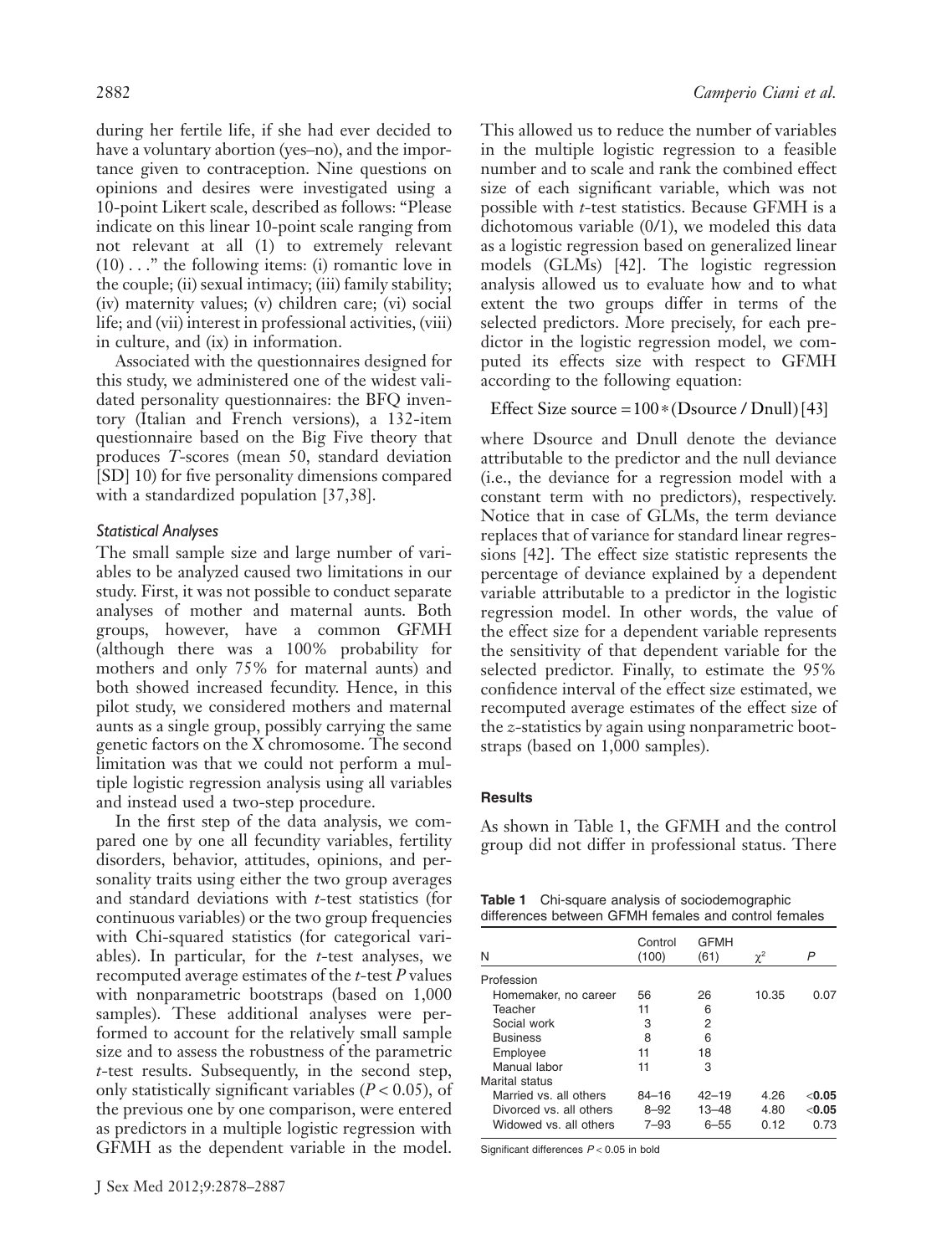**Table 2** *T*-test analysis of fecundity differences between GFMH and control females

|                                                                        | Control |  |  | <b>GFMH</b>         |                                     |                                         |
|------------------------------------------------------------------------|---------|--|--|---------------------|-------------------------------------|-----------------------------------------|
|                                                                        | N.      |  |  | Mean SD N Mean SD t |                                     |                                         |
| Mothers<br>Maternal aunts 51 1.47 1.01 12 2.33 1.09 -2.6 0.01<br>Total |         |  |  |                     | 49 2.1 0.68 49 2.51 0.89 -2.54 0.01 | 100 1.78 0.91 61 2.48 0.94 -4.64 0.0001 |

Significant differences *P* < 0.05 in bold

were significantly more divorced or separated women in the GFMH group, while the difference in widows was not significant. Consequently, there were fewer married women in the GFMH group. Hence, we introduced the variable divorced– separated to the regression analysis while excluding the married variable as complementary. The two groups did not differ with respect to age (controls: mean age 53.6, SD 5.73; GFMH: mean age 55.1, SD 5.89) at a Welch two sample *t*-test  $(t_{(120.9)},$  $P = 0.384$ .

We found a significant difference in fecundity of GFMH females compared with control females (Table 2).

The *t*-test analysis of all possible differences in the two female groups showed relevant differences in the two distributions.

All results presented in Tables 3–5 were confirmed by nonparametric bootstrap analysis. In particular, the statistical results (*P* values) obtained using the two different analyses (standard *t-*test and *t-*test based on bootstrap samples) were highly correlated  $r = 0.96$  ( $P > 0.01$ ).

As shown in Table 3, the probands in the GFMH group are less exposed to pre-parturition problems and are significantly less exposed to gynecological complications during their fertile life.

General disorders are shown as a numeric variable consisting of the sum of 46 yes–no questions for each female regarding the presence of general health disorders between the ages of 15 and 45. Gynecological disorders are shown as a numerical variable consisting of the sum of 26 yes–no questions regarding gynecological disorders.

| <b>Table 4</b> T-test analysis pregnancy disorder in relation to |
|------------------------------------------------------------------|
| fecundity differences between GFMH and control females           |

|                                                                                                                    | Control                    |                                      | GFMH                       |                                      |                                            |                                       |
|--------------------------------------------------------------------------------------------------------------------|----------------------------|--------------------------------------|----------------------------|--------------------------------------|--------------------------------------------|---------------------------------------|
|                                                                                                                    | N                          | Mean                                 | N                          | Mean                                 | $\mathbf{r}$                               |                                       |
| Complicated pregnancies<br>Complicated parturitions<br>Natural parturitions<br>Caesarians<br>Spontaneous abortions | 90<br>90<br>90<br>90<br>90 | 0.25<br>0.22<br>0.87<br>0.14<br>0.18 | 60<br>60<br>60<br>60<br>60 | 0.08<br>0.23<br>0.81<br>0.23<br>0.09 | 2.90<br>$-0.06$<br>0.99<br>$-1.23$<br>1.68 | 0.004<br>0.94<br>0.31<br>0.22<br>0.09 |

Significant differences  $P < 0.05$  in bold

Table 4 shows that compared with control females, GFMH females have significantly fewer complicated pregnancies based on 11 yes–no questions.

The retrospective comparison of attitudes and opinions regarding fecundity-related behaviors (Table 5) held by GFMH shows that members of this group are significantly less concerned with the importance of having children  $(P = 0.03)$ , with romantic love within the couple  $(P = 0.005)$ , and with the importance of social life  $(P = 0.04)$  and family stability  $(P = 0.006)$ . Furthermore, they showed a more relaxed attitude toward family values.

Table 6 shows *t-*scores for each personality trait. The only personality trait that significantly differs between GFMH and control females is extraversion.

#### *Logistic Model*

Table 7 shows the results of the multiple logistic regression model and the average estimation of the effect size of each predicting variable, in terms of deviance proportion explained, and 95% confidence intervals based on the 1,000 replication bootstrap analysis. The total effect size of the logistic regression model is 20.08, and its 95% confidence interval is between 10.80 and 28.92.

#### **Discussion**

Our results suggest that GFMH females have significantly higher levels of fecundity. This is true

**Table 3** *T*-test analysis of the clinical history differences between GFMH and control females

|                                                                            | Control  |              |              | <b>GFMH</b> |              |              |            |              |
|----------------------------------------------------------------------------|----------|--------------|--------------|-------------|--------------|--------------|------------|--------------|
|                                                                            | N        | Mean         | SD.          | N           | Mean         | SD           |            |              |
| General disorders between the ages of 15 and 45<br>Gynecological disorders | 99<br>99 | 0.44<br>0.39 | 0.77<br>0.62 | 60<br>61    | 0.26<br>0.22 | 0.54<br>0.42 | .69<br>.99 | 0.09<br>0.04 |

Significant differences *P* < 0.05 in bold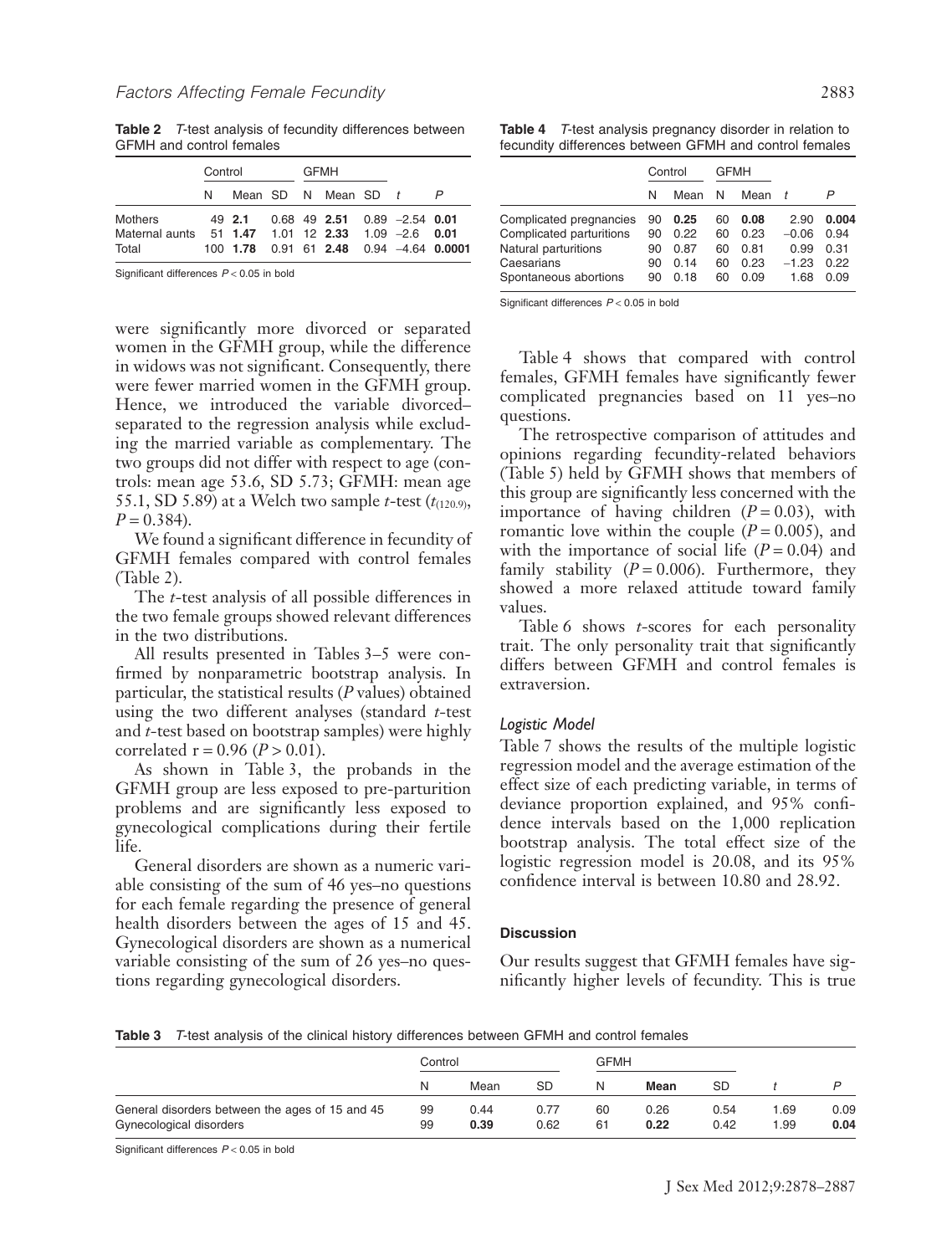|  |  |  |  |  | <b>Table 5</b> I-test analysis of behavior, attitudes, and opinions differences between GFMH and control females |
|--|--|--|--|--|------------------------------------------------------------------------------------------------------------------|
|--|--|--|--|--|------------------------------------------------------------------------------------------------------------------|

|                                    | Control |      |      | <b>GFMH</b> |      |           |         |       |
|------------------------------------|---------|------|------|-------------|------|-----------|---------|-------|
|                                    | N       | Mean | SD   | N           | Mean | <b>SD</b> | t       | P     |
| Contraception                      | 97      | 3.80 | 1.37 | 59          | 3.79 | 1.17      | 0.03    | 0.97  |
| Number of partners                 | 99      | 2.26 | 3.17 | 56          | 3.56 | 5.04      | $-1.63$ | 0.10  |
| Ideal n. of children               | 99      | 2.97 | 2.29 | 61          | 2.91 | 1.96      | 0.18    | 0.85  |
| Importance of career               | 99      | 6.82 | 2.61 | 61          | 7.08 | 2.09      | $-0.67$ | 0.50  |
| Importance of family               | 86      | 9.31 | 1.28 | 40          | 8.77 | 1.57      | 1.88    | 0.06  |
| Importance of having children      | 99      | 8.45 | 2.07 | 61          | 7.77 | 1.82      | 2.18    | 0.03  |
| Importance of sexual intimacy      | 98      | 8.88 | 1.59 | 61          | 8.36 | 1.74      | 1.91    | 0.05  |
| Care for children                  | 99      | 9.47 | 1.18 | 61          | 9.44 | 0.90      | 0.19    | 0.84  |
| Romantic love within the couple    | 98      | 9.28 | 1.29 | 61          | 8.59 | 1.60      | 2.85    | 0.005 |
| Importance of culture              | 98      | 8.53 | 1.49 | 60          | 8.21 | 1.41      | 1.32    | 0.18  |
| Importance of children's education | 99      | 9.57 | 1.01 | 60          | 9.56 | 0.76      | 0.06    | 0.94  |
| Importance of social life          | 99      | 8.24 | 1.59 | 61          | 7.72 | 1.57      | 2.02    | 0.04  |
| Importance of family stability     | 98      | 9.32 | 1.23 | 61          | 8.72 | 1.41      | 2.75    | 0.006 |
| Importance of sex in the couple    | 98      | 4.02 | 1.26 | 61          | 3.80 | 0.89      | 1.27    | 0.20  |

Significant differences *P* < 0.05 in bold

for both mothers and maternal aunts, even when sampled independently. We found that GFMH females produce more offspring during their lifetimes, which also confirms previous results that report that mothers and aunts of homosexual men (GFMH) have significantly higher levels of fecundity than maternal female relatives of heterosexual men. The fecundity rates and differences between

**Table 6** *T*-test analysis of BFQ personality traits differences between GFMH and control females

| Control |  |                                          |  |             |                                                                                                                                                                                                     |
|---------|--|------------------------------------------|--|-------------|-----------------------------------------------------------------------------------------------------------------------------------------------------------------------------------------------------|
| N       |  |                                          |  |             | P                                                                                                                                                                                                   |
|         |  |                                          |  |             |                                                                                                                                                                                                     |
|         |  |                                          |  |             |                                                                                                                                                                                                     |
|         |  |                                          |  |             |                                                                                                                                                                                                     |
|         |  |                                          |  |             |                                                                                                                                                                                                     |
|         |  |                                          |  |             |                                                                                                                                                                                                     |
|         |  | 95 50.5<br>95 50.3<br>95 55.3<br>95 46.5 |  | <b>GFMH</b> | Mean SD N Mean SD t<br>11.1 58 54.7 11.5 $-2.19$ 0.02<br>95 53.3 10.7 58 55.5 13.9 -1.03 0.30<br>$10.5$ 58 52.3 11.6 $-1.05$ 0.29<br>10.9 58 58.6 11.5 -1.74 0.08<br>11.0 58 46.9 11.6 $-0.18$ 0.85 |

Significant differences *P* < 0.05 in bold

**Table 7** Logistic regression of the significant predicting variables adopting a generalized linear model

|                                       | % Effect size<br>(bootstrap mean) | % Effect size<br>(bootstrap 95 CI) |
|---------------------------------------|-----------------------------------|------------------------------------|
| Complicated pregnancies               | 4.12                              | $0.94 - 7.99$                      |
| Importance of couple<br>romantic love | 4.11                              | $0.38 - 8.80$                      |
| Extraversion                          | 2.79                              | $0.06 - 7.03$                      |
| Importance of children                | 2.54                              | $0.07 - 6.68$                      |
| Divorced-separated                    | 2.41                              | $0.02 - 6.72$                      |
| Gynecological disorders               | 2.00                              | $0.04 - 4.95$                      |
| Importance of family stability        | 1.13                              | $0.01 - 3.73$                      |
| Importance of social life             | 0.93                              | $0.01 - 3.20$                      |
| Total                                 | 20.08                             | 10.80-28.92                        |

For each predicting variables are shown nonparametric bootstrap mean and nonparametric bootstrap 95% confidence interval effect sizes. Bootstrap statistics were based on 1,000 samples.

groups found in this study are indeed very similar to previous studies on homosexual maternal line fecundity [22,23,25–28,30]. Rahman et al. proposed that increased fecundity applied only to the maternal line in white families and not in others. This discrepancy could be due either to higher fecundity of non-whites or other causes. Thus, research with other populations, non-Caucasian, larger samples, and the inclusion of further maternal kin is needed [24].

This study also provides a first tentative answer to understanding phenotypic expression of sexually antagonistic genetic factors in females that induce higher fecundity and influence homosexuality in males.

Provided that these results can be confirmed with a larger data sample, phenotypic expression of genetic factors that lead to homosexuality in men and increase fecundity in women [2,7–12,18– 20,22,23,25–27,29–31,44] may be mediated by a heterogeneous combination of physiologically superior gynecological and reproductive health and, possibly, a psychological phenotype consisting in a relaxed attitude toward family and social relationships and increased extraversion and tendency to divorce or separate.

We found that GFMH females have fewer gynecological problems during their fertile years and significantly fewer complicated pregnancies, despite having been pregnant more frequently than the control women. This factor alone could explain a higher fecundity. The relative absence of gynecological and pregnancy problems is one of the highest predictors of increased fecundity [32].

The retrospective behavioral investigation identified a rather large number of significantly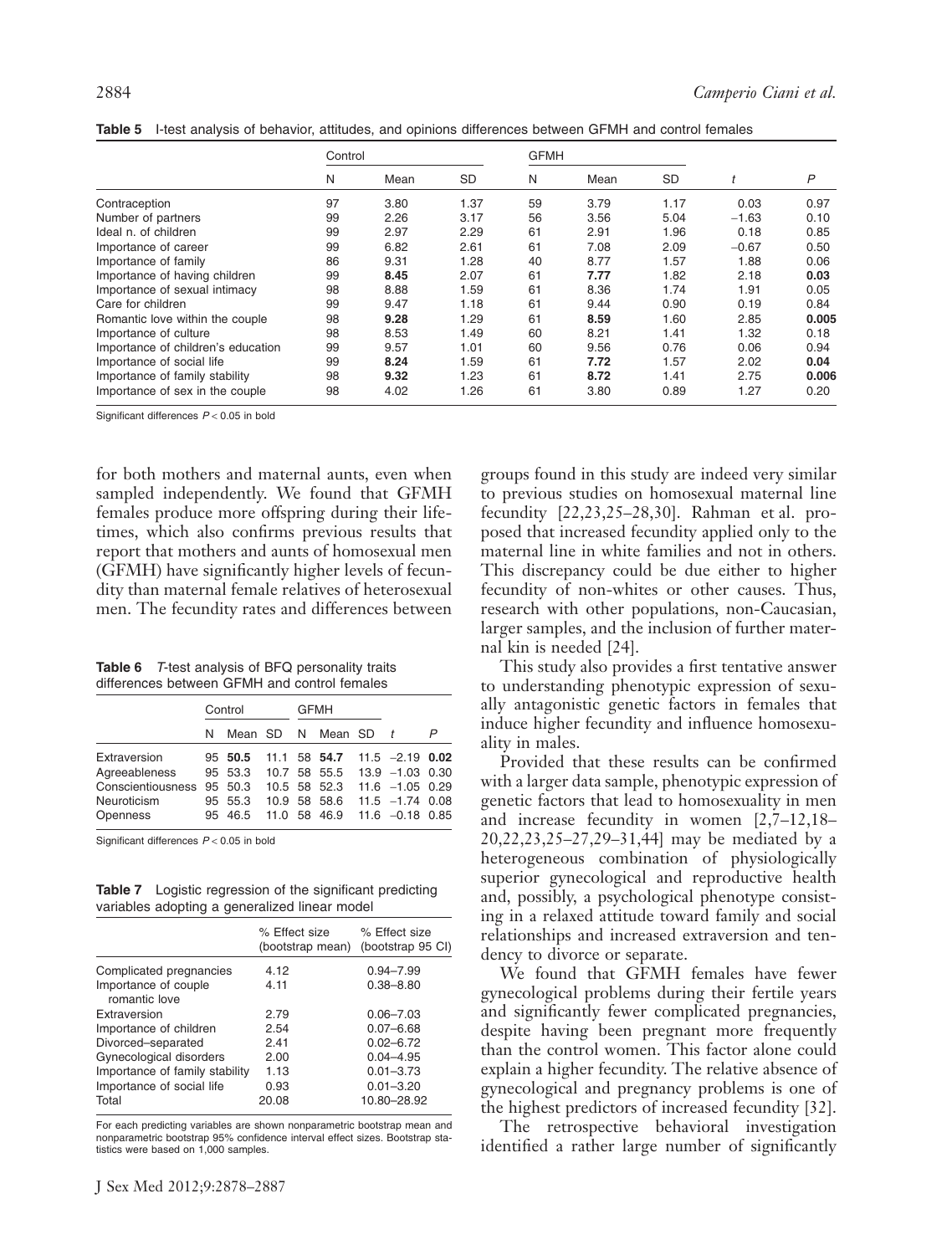predictive variables showing that GFMH females have fewer concerns regarding family and social values. This might seem counterintuitive to the predictions of high fecundity in this group. However, decreased concern should not be misinterpreted as meaning reduced care, but rather as a relaxed attitude. A woman who does not rate family stability, social relationships, and children as highly important issues does not necessarily dislike their family and social relationships. On the contrary, we interpret this factor as meaning that she is less concerned by such issues. Children, romantic love within the couple, family stability, and social life have less relative importance for GFMH females compared with the control females. This finding may be related to their increased frequency of divorce or separation.

Personality completes the frame. Extraversion is the only trait that significantly differed between GFMH and controls, with the GFMH being significantly more extraverted. From an evolutionary perspective, personality has an adaptive value in natural selection processes, including reproductive success [34–36]. According to evolutionary psychologists, subjects who have high scores in extraversion and openness and low scores in conscientiousness are more likely to pursue shortterm mating, have shorter marital relationships, and show increased fecundity [33,34]. A correlation was found between high fecundity and high extraversion, openness and agreeableness, and low levels of neuroticisms and conscientiousness [45–47]. However, while GFMH females were more extraverted, they showed a nonsignificant increase in conscientiousness than controls, did not differ in neuroticism, and did not have significantly more sexual partners [48]. This final point should be noted because a preliminary study suggested that GFMH females had more sexual partners during their lifetimes. Consequently, we hypothesized that the increased number of sexual partners could lead to increased fecundity. However, while a reanalysis of the initial GFMH sample along with a larger-sized sample confirmed a trend toward a higher number of sexual partners, the difference was not significant. Thus, promiscuity and the number of sexual partners do not reflect phenotypic expression.

Phenotypic expression is not the sole contributor to increased fecundity in the GFMH. Studies on Samoan androphilic males suggest that homosexuals might help more offspring in their family through increased *avuncularity* (uncle-like behavior) [18,19]. *Avuncularity* may act as a form of kin

selection for homosexual males and could increase fecundity in female kin. Thus, this phenomenon may positively impact sexually antagonistic genes expression that accounts for increased fecundity in GFMH females.

## *Limitations*

Our study has a similar sample size to comparable psycho-medical studies dealing with homosexual subjects [1,10,22,31,49]. Still, the GFMH group is rather small in number  $(N = 61)$ , and the high number of variables examined did not allow us to analyze mothers and maternal aunts separately for factors other than fecundity. To further explore the differences among GFMH females, our results should be confirmed and qualified with larger samples.

One limitation of our study is that we did not sample females in the paternal line. This was due economic constraints. However, previous studies implicated both the X chromosome and the maternal line, which led us to focus our limited resources on maternal females, while leaving the investigation of paternal relatives to future research [2,10,22,29].

The risk of a sampling bias is always present in this sort of study [22]. The questionnaire was very long (142 items plus 132 items for personality assessment) and addressed sensitive issues. Moreover, the target sample consisted of a rather sensitive group. Thus, we encountered a high number of refusals to participate in the study, and the data collection phase lasted longer than 5 years. This could influence the results by sampling only certain profiles. To reduce this possible effect, we took particular care in targeting participants for inclusion and used an identical procedure for the control group [6,22]. An alternative interpretation of our data is that the mothers of homosexual males who responded had spent a significant portion of their life with a homosexual son, which could have progressively changed their opinions and emotions compared with mothers of heterosexuals. It is possible that our results might be showing either a reporting bias or a statistical artifact by virtue of women having cues of their male children's reproductive viability, which might affect personal attitudes and opinions. However, because personality traits stabilize after the age of 18 and are mostly unaffected by social environments, a son reproductive viability influence is rather unlikely, as it is unlikely a reporting bias regarding own fertility and gynecological health [36,38]. However, an effect might exist on life issue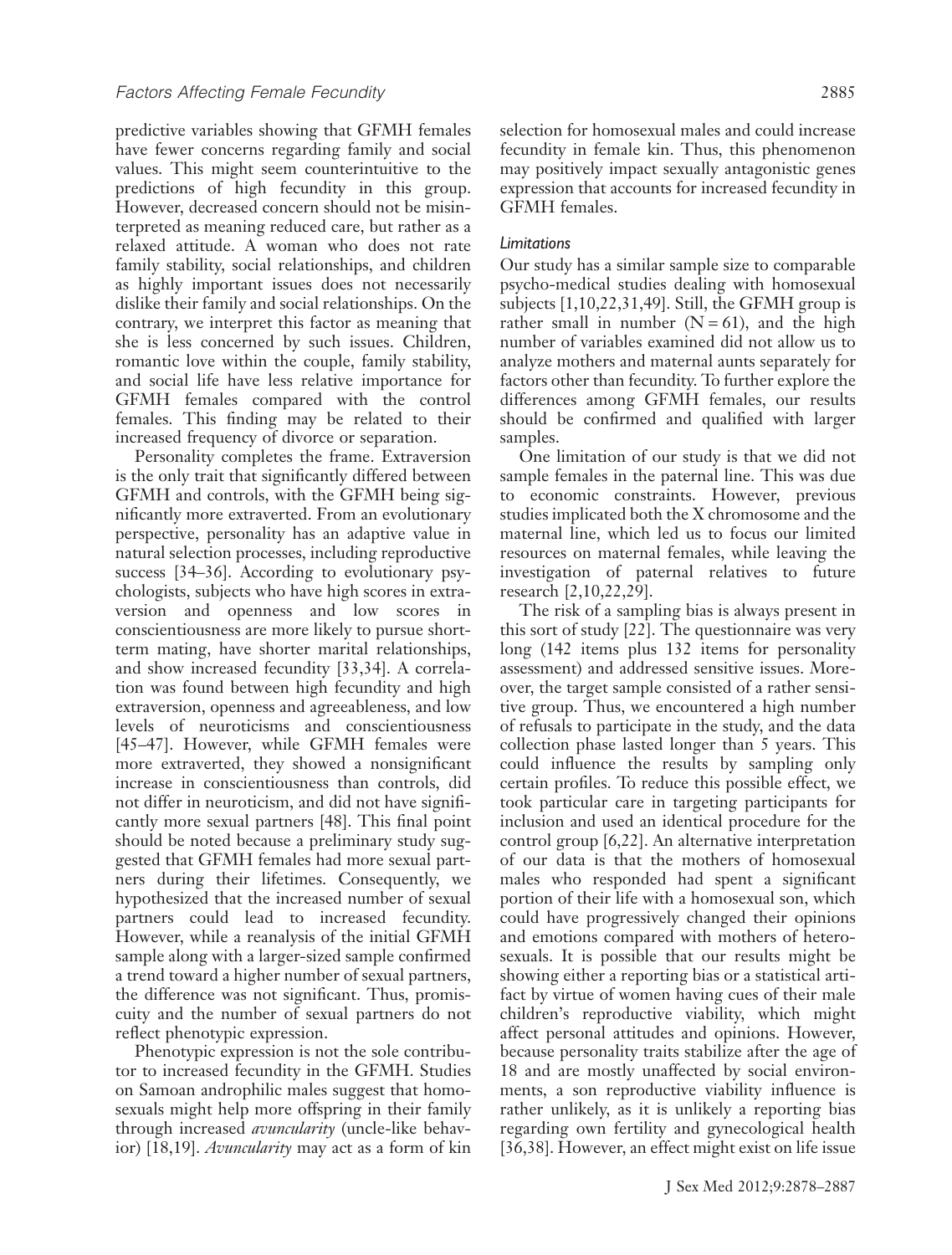opinions. Admittedly here, if subjects might bias their response, at present we cannot anticipate the bias direction. This concern should be addressed in further studies. A further limitation is that with our method we could not investigate any neural correlate of behavioral differences that have been shown important in sexual behavior and arousal [50].

The resultant model from multiple logistic regression explains a data deviance of only approximately 20%, which is somehow small. We did not expect to find very high effect sizes in our study due to the constraints of its design. A retrospective questionnaire, no matter how detailed, could never account for all choices, facts, and experiences that influence a person's decision to have or not have a child at any given time in life and hence might have enriched the model significance. Nevertheless, even a phenotypic frame with small effect sizes, when projected in a longitudinal context, such as a 30 years human's fertile life, could significantly influence the fecundity increase of GFMH females.

#### **Conclusions**

With this type of limited data, we cannot directly derive a causal connection between the hypothetical sexually antagonistic autosomal or X-chromosome-linked genetic factors and health, behavior, and personality. Our tentative interpretation of the data is that females from the maternal line of homosexual men, who share X-chromosome-linked genetic factors with them, are more fecund, and this is relatively associated with better reproductive health, a socio-sexually relaxed attitude and extraverted personality frame. Functional genomics studies could further investigate how these traits, and maybe others, might affect the fecundity phenotype of maternal female relatives of homosexuals.

#### **Acknowledgment**

We all wish to thank R. de Santis, president of AGEDO (Italian Association of Parents of Homosexuals), for her constant support and promotion of the aims of this research in all possible instances to increase our sample size and overcome prejudices and large difficulties.

**Corresponding Author:** Andrea S Camperio Ciani, PhD, General Psychology, University of Padova, via Belzoni 80, Padova I-35100, Italy. Tel: (+39) 340- 7889355; Fax: 0039 049 8276600; E-mail: andrea. camperio@unipd.it

*Conflict of Interest:* None.

#### **Statement of Authorship**

## *Category 1*

- **(a) Conception and Design** Andrea S. Camperio Ciani
- **(b) Acquisition of Data** Lilybeth Fontanesi; Elga Giannella; Claudia Ferron; Francesca Iemmola
- **(c) Analysis and Interpretation of Data** Andrea S. Camperio Ciani; Luigi Lombardi

#### *Category 2*

**(a) Drafting the Article**

Andrea S. Camperio Ciani; Lilybeth Fontanesi; Elga Giannella; Francesca Iemmola; Luigi Lombardi; Claudia Ferron

**(b) Revising It for Intellectual Content** Andrea S. Camperio Ciani; Luigi Lombardi

#### *Category 3*

- **(a) Final Approval of the Completed Article**
	- Andrea S. Camperio Ciani; Claudia Ferron; Elga Giannella; Francesca Iemmola; Claudia Ferron; Luigi Lombardi

#### **References**

- 1 LeVay S. Queer science. The use and abuse of research into homosexuality. Cambridge, MA: The MIT Press; 1996.
- 2 Hamer D, Copeland P. The science of desire. New York: Simon and Schuster; 1995.
- 3 Camperio Ciani A. Darwin ed il paradosso dei geni omosex. Darwin 2005;56:36–45.
- 4 Bell A, Weinberg M. Homosexualities: A study of diversity among men and women. New York: Simon & Schuster; 1978.
- 5 Moran P. Familial effects in schizophrenia and homosexuality. Aust N Z J Psychiatry 1972;6:116–9.
- 6 Schwartz G, Kim RM, Kolundziji AB, Rieger G, Sanders AR. Biodemographic and physical correlates of sexual orientation in men. Arch Sex Behav 2010;39:93–109.
- 7 Jannini EA, Blanchard R, Camperio Ciani A, Bancroft J. Male homosexuality: Nature of culture. J Sex Med 2010;7:3245–53.
- 8 Bailey J, Zucker K. Childhood sex-typed behavior and sexual orientation: A conceptual analysis and quantitative review. Dev Psychol 1995;31:43–55.
- 9 Blanchard R, Bogaert A. Homosexuality in men and number of older brothers. Am J Psychiatry 1996;153:27–31.
- 10 Hamer D, Hu S, Magnuson V, Hu N, Pattatucci A. A linkage between DNA markers on the X chromosome and male sexual orientation. Science 1993;261:321–7.
- 11 Miller E. Homosexuality, birth order, and evolution: Toward an equilibrium reproductive economics of homosexuality. Arch Sex Behav 2000;29:1–34.
- 12 Mustanski B, DuPree M, Nievergelt C, Bocklandt S, Schork N, Hamer DH. A genome-wide scan of male sexual orientation. Hum Genet 2005;116:272–8.
- 13 Bailey J, Pillard R. A genetic study of male sexual orientation. Arch Gen Psychiatry 1991;48:1089–96.
- 14 Wilson E. Sociobiology: The new synthesis. Cambridge, MA: Harvard University Press; 1975.